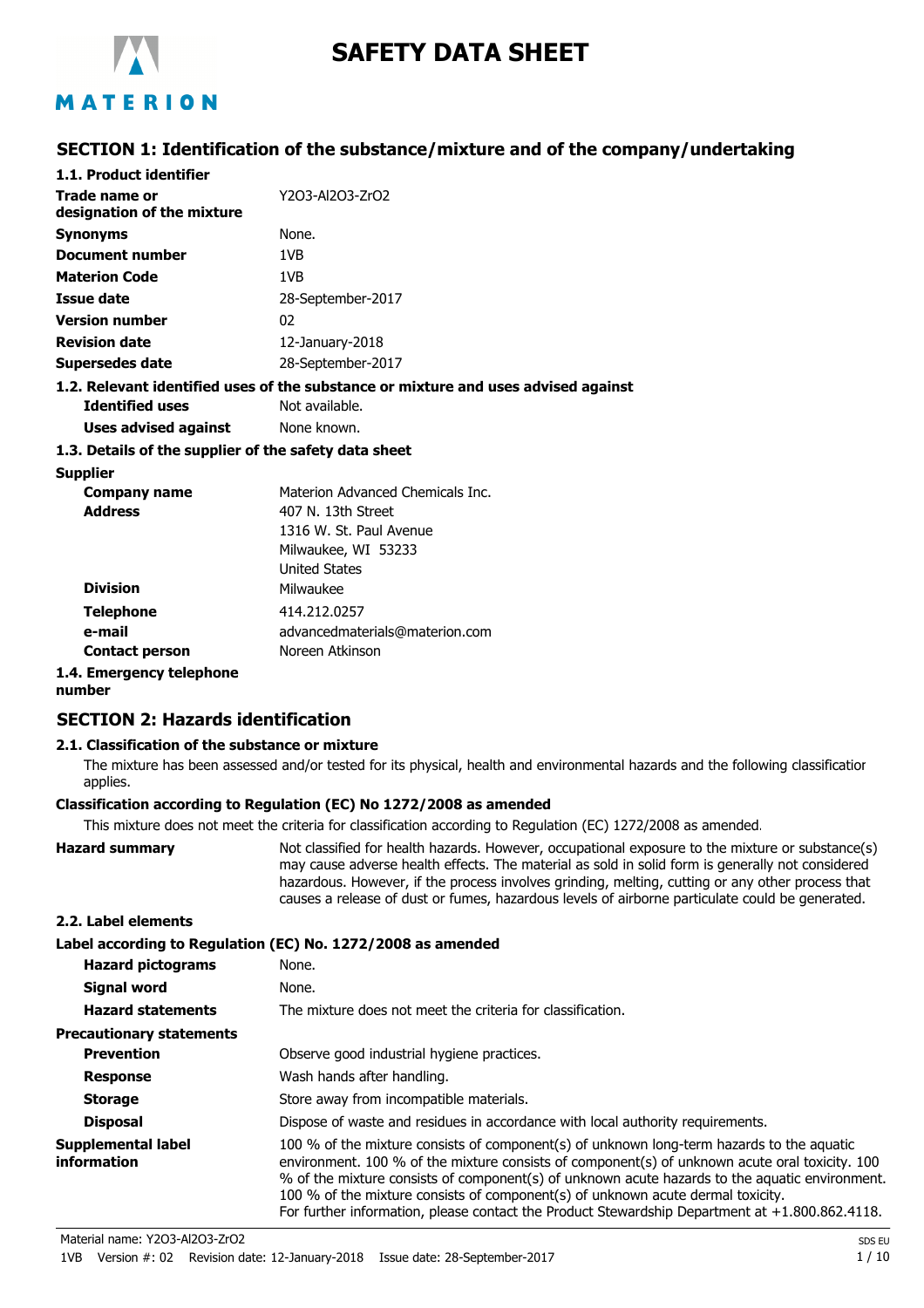#### **2.3. Other hazards** None known.

# **SECTION 3: Composition/information on ingredients**

# **3.2. Mixtures**

The components are not hazardous or are below required disclosure limits.

# **List of abbreviations and symbols that may be used above**

#: This substance has been assigned Union workplace exposure limit(s). M: M-factor PBT: persistent, bioaccumulative and toxic substance. vPvB: very persistent and very bioaccumulative substance. All concentrations are in percent by weight unless ingredient is a gas. Gas concentrations are in percent by volume.

# **SECTION 4: First aid measures**

Ensure that medical personnel are aware of the material(s) involved, and take precautions to protect themselves. **General information 4.1. Description of first aid measures**

| <b>Inhalation</b>                                                                        | Move to fresh air. Call a physician if symptoms develop or persist.                      |
|------------------------------------------------------------------------------------------|------------------------------------------------------------------------------------------|
| <b>Skin contact</b>                                                                      | Wash off with soap and water. Get medical attention if irritation develops and persists. |
| Eye contact                                                                              | Rinse with water. Get medical attention if irritation develops and persists.             |
| <b>Ingestion</b>                                                                         | Rinse mouth. Get medical attention if symptoms occur.                                    |
| 4.2. Most important<br>symptoms and effects, both<br>acute and delayed                   | Exposure may cause temporary irritation, redness, or discomfort.                         |
| 4.3. Indication of any<br>immediate medical attention<br>and special treatment<br>needed | Treat symptomatically.                                                                   |

# **SECTION 5: Firefighting measures**

| <b>General fire hazards</b>                                                                | No unusual fire or explosion hazards noted.                                                   |
|--------------------------------------------------------------------------------------------|-----------------------------------------------------------------------------------------------|
| 5.1. Extinguishing media<br>Suitable extinguishing<br>media                                | Water fog. Foam. Dry chemical powder. Carbon dioxide (CO2).                                   |
| Unsuitable extinguishing<br>media                                                          | Do not use water jet as an extinguisher, as this will spread the fire.                        |
| 5.2. Special hazards arising<br>from the substance or<br>mixture                           | During fire, gases hazardous to health may be formed.                                         |
| 5.3. Advice for firefighters<br><b>Special protective</b><br>equipment for<br>firefighters | Self-contained breathing apparatus and full protective clothing must be worn in case of fire. |
| <b>Special firefighting</b><br>procedures                                                  | Use water spray to cool unopened containers.                                                  |
| <b>Specific methods</b>                                                                    | Use standard firefighting procedures and consider the hazards of other involved materials.    |

# **SECTION 6: Accidental release measures**

# **6.1. Personal precautions, protective equipment and emergency procedures**

| For non-emergency<br>personnel                               | Keep unnecessary personnel away. For personal protection, see section 8 of the SDS.                    |
|--------------------------------------------------------------|--------------------------------------------------------------------------------------------------------|
| For emergency<br>responders                                  | Keep unnecessary personnel away. Use personal protection recommended in Section 8 of the SDS.          |
| 6.2. Environmental<br>precautions                            | Avoid discharge into drains, water courses or onto the ground.                                         |
| 6.3. Methods and material for<br>containment and cleaning up | Stop the flow of material, if this is without risk. Following product recovery, flush area with water. |
| 6.4. Reference to other<br>sections                          | For personal protection, see section 8 of the SDS. For waste disposal, see section 13 of the SDS.      |
|                                                              |                                                                                                        |

# **SECTION 7: Handling and storage**

| 7.1. Precautions for safe | Avoid prolonged exposure. Observe good industrial hygiene practices. |
|---------------------------|----------------------------------------------------------------------|
| handling                  |                                                                      |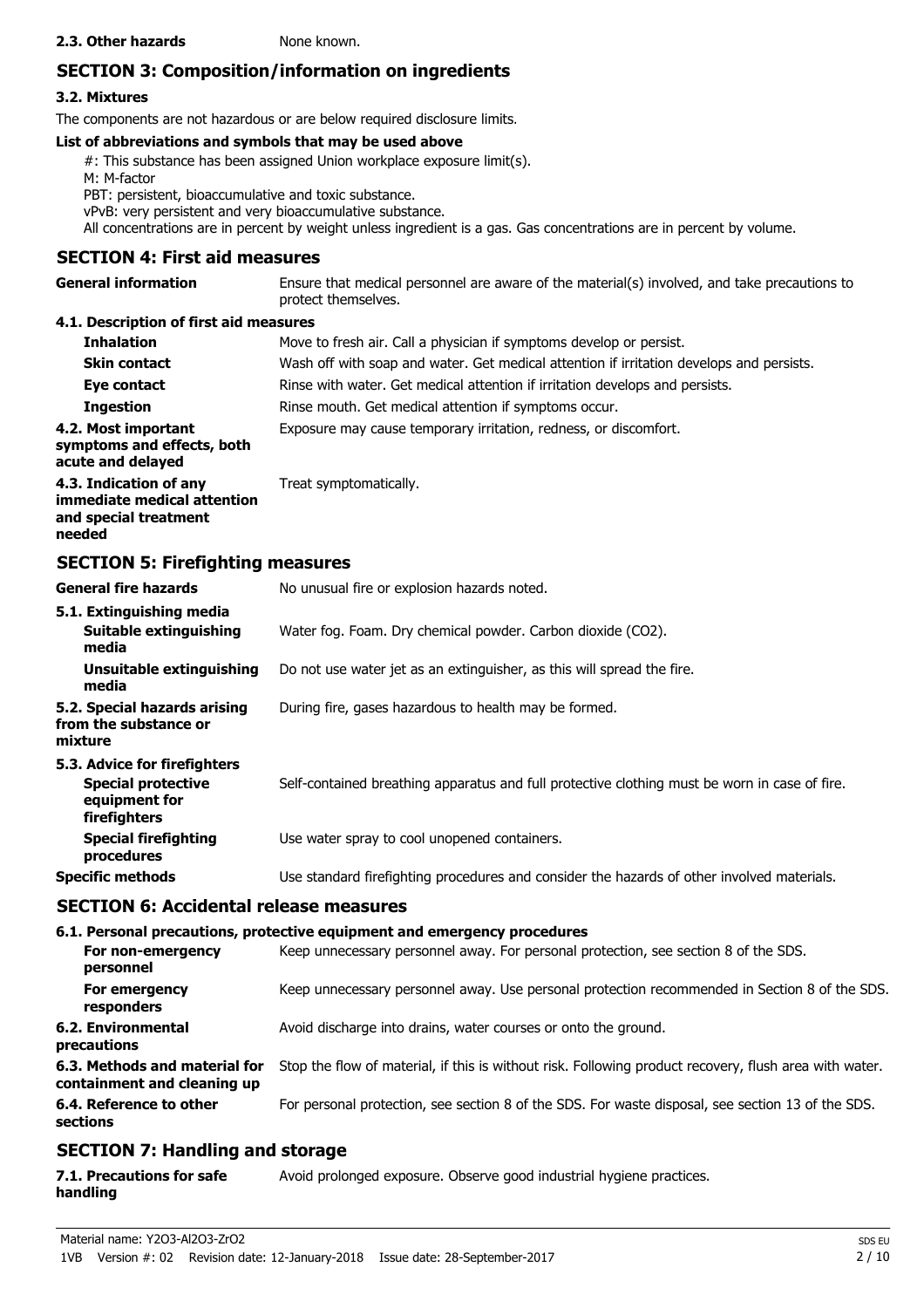Store in original tightly closed container. Store away from incompatible materials (see Section 10 of the SDS).

**7.3. Specific end use(s)** Not available.

# **SECTION 8: Exposure controls/personal protection**

#### **8.1. Control parameters**

#### **Occupational exposure limits**

#### **Austria. MAK List, OEL Ordinance (GwV), BGBl. II, no. 184/2001**

| <b>Components</b>                                                                                              | Type        | <b>Value</b>  | <b>Form</b>          |
|----------------------------------------------------------------------------------------------------------------|-------------|---------------|----------------------|
| Aluminium oxide (CAS<br>1344-28-1)                                                                             | <b>MAK</b>  | 5 mg/m $3$    | Respirable fume.     |
|                                                                                                                |             | 5 mg/m $3$    | Respirable fraction. |
|                                                                                                                |             | 10 mg/m3      | Inhalable fraction.  |
|                                                                                                                | <b>STEL</b> | 20 mg/m3      | Inhalable fraction.  |
|                                                                                                                |             | $10$ mg/m $3$ | Respirable fume.     |
|                                                                                                                |             | 10 mg/m $3$   | Respirable fraction. |
| RM Zirconium oxide (CAS<br>1314-23-4)                                                                          | <b>MAK</b>  | 5 mg/m $3$    | Inhalable fraction.  |
| <b>Belgium. Exposure Limit Values.</b>                                                                         |             |               |                      |
| <b>Components</b>                                                                                              | Type        | <b>Value</b>  | <b>Form</b>          |
| Aluminium oxide (CAS<br>1344-28-1)                                                                             | <b>TWA</b>  | 1 mg/m $3$    | Respirable fraction. |
| RM Zirconium oxide (CAS<br>1314-23-4)                                                                          | <b>STEL</b> | $10$ mg/m $3$ |                      |
|                                                                                                                | <b>TWA</b>  | 5 mg/m $3$    |                      |
| Yttrium oxide (CAS<br>1314-36-9)                                                                               | TWA         | 1 mg/m $3$    |                      |
| Bulgaria. OELs. Regulation No 13 on protection of workers against risks of exposure to chemical agents at work |             |               |                      |
| <b>Components</b>                                                                                              | <b>Type</b> | <b>Value</b>  | <b>Form</b>          |

| Aluminium oxide (CAS | <b>TWA</b> | $3,5 \text{ mg/m}$ | Respirable fraction. |
|----------------------|------------|--------------------|----------------------|
| 1344-28-1)           |            |                    |                      |

#### **Croatia. Dangerous Substance Exposure Limit Values in the Workplace (ELVs), Annexes 1 and 2, Narodne Novine, 13/09**

| <b>Components</b>                     | Type        | <b>Value</b>              | <b>Form</b>      |
|---------------------------------------|-------------|---------------------------|------------------|
| Aluminium oxide (CAS<br>1344-28-1)    | <b>MAC</b>  | $4 \text{ mg/m}$          | Respirable dust. |
| RM Zirconium oxide (CAS<br>1314-23-4) | MAC         | 10 mg/m $3$<br>5 mg/m $3$ | Total dust.      |
|                                       | <b>STEL</b> | $10$ mg/m $3$             |                  |

#### **Cyprus. OELs. Control of factory atmosphere and dangerous substances in factories regulation, PI 311/73, as amended.**

| amenueu.<br><b>Components</b>                                           | <b>Type</b> | <b>Value</b> |                  |
|-------------------------------------------------------------------------|-------------|--------------|------------------|
| RM Zirconium oxide (CAS<br>1314-23-4)                                   | <b>TWA</b>  | 5 mg/m $3$   |                  |
| <b>Czech Republic. OELs. Government Decree 361</b><br><b>Components</b> | <b>Type</b> | <b>Value</b> | <b>Form</b>      |
| Aluminium oxide (CAS<br>1344-28-1)                                      | <b>TWA</b>  | $0,1$ mg/m3  | Respirable dust. |
| <b>Denmark. Exposure Limit Values</b><br><b>Components</b>              | <b>Type</b> | <b>Value</b> | <b>Form</b>      |
| Aluminium oxide (CAS<br>$1344 - 28 - 1$                                 | <b>TLV</b>  | 5 mg/m $3$   | Total            |
|                                                                         |             | 2 mg/m $3$   | Respirable.      |
| RM Zirconium oxide (CAS<br>1314-23-4)                                   | <b>TLV</b>  | 5 mg/m $3$   |                  |
| Yttrium oxide (CAS<br>1314-36-9)                                        | TLV         | 1 mg/m $3$   |                  |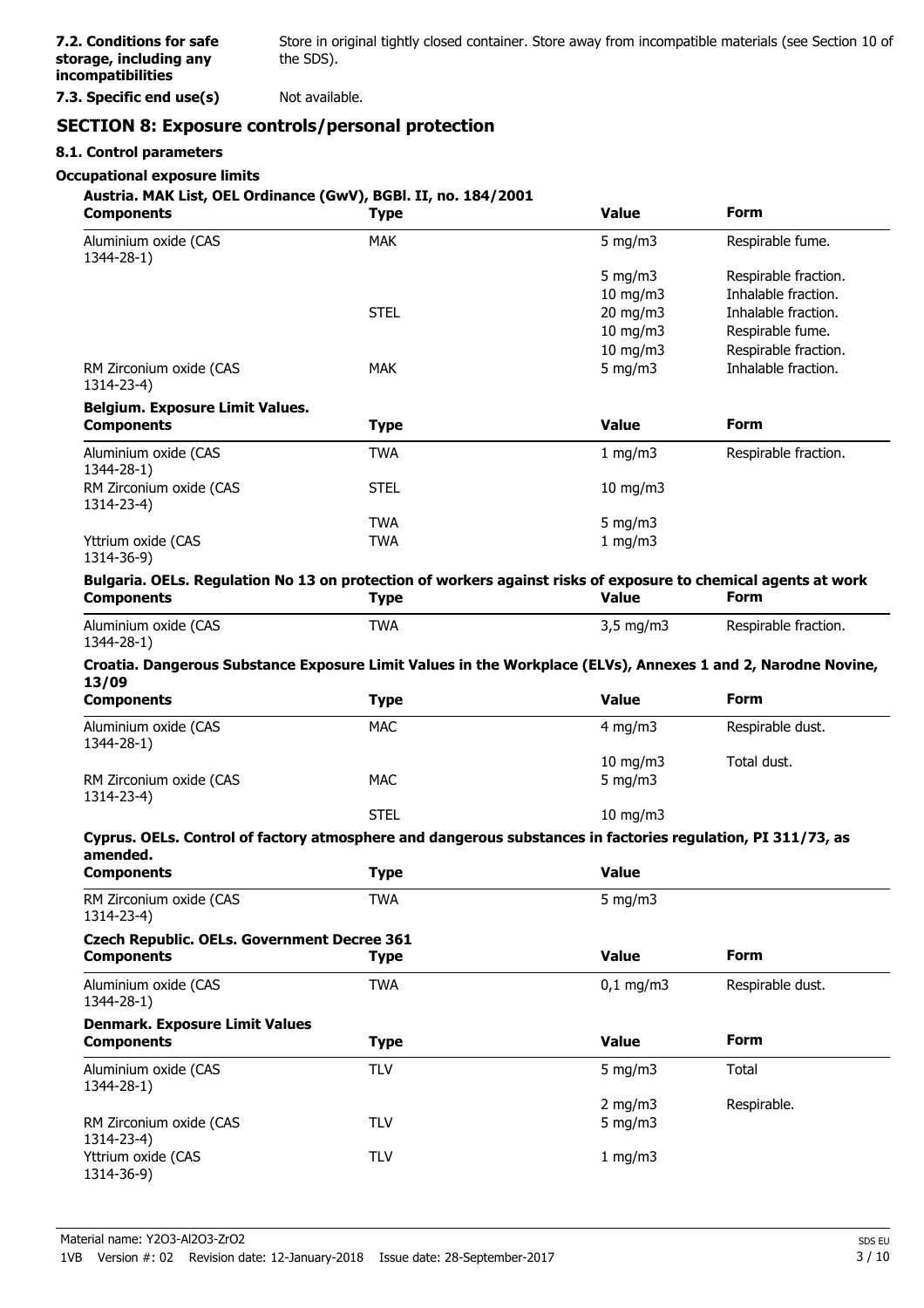| Estonia. OELs. Occupational Exposure Limits of Hazardous Substances. (Annex of Regulation No. 293 of 18<br>September 2001)                       |             |                          |                                             |
|--------------------------------------------------------------------------------------------------------------------------------------------------|-------------|--------------------------|---------------------------------------------|
| <b>Components</b>                                                                                                                                | <b>Type</b> | <b>Value</b>             | <b>Form</b>                                 |
| Aluminium oxide (CAS                                                                                                                             | <b>TWA</b>  | $4$ mg/m $3$             | Respirable dust.                            |
| 1344-28-1)                                                                                                                                       |             | $10$ mg/m $3$            | Total dust.                                 |
| <b>Finland. Workplace Exposure Limits</b><br><b>Components</b>                                                                                   | <b>Type</b> | <b>Value</b>             |                                             |
| RM Zirconium oxide (CAS                                                                                                                          | <b>TWA</b>  | 1 mg/m3                  |                                             |
| 1314-23-4)<br>Yttrium oxide (CAS                                                                                                                 | <b>TWA</b>  | 1 mg/m3                  |                                             |
| 1314-36-9)<br>France. Threshold Limit Values (VLEP) for Occupational Exposure to Chemicals in France, INRS ED 984<br><b>Components</b>           | <b>Type</b> | <b>Value</b>             |                                             |
|                                                                                                                                                  | <b>VME</b>  |                          |                                             |
| Aluminium oxide (CAS<br>1344-28-1)<br>Yttrium oxide (CAS                                                                                         | <b>VME</b>  | $10$ mg/m $3$<br>1 mg/m3 |                                             |
| 1314-36-9)                                                                                                                                       |             |                          |                                             |
| Germany. DFG MAK List (advisory OELs). Commission for the Investigation of Health Hazards of Chemical<br><b>Compounds in the Work Area (DFG)</b> |             |                          |                                             |
| <b>Components</b>                                                                                                                                | <b>Type</b> | <b>Value</b>             | <b>Form</b>                                 |
| Aluminium oxide (CAS<br>1344-28-1)                                                                                                               | <b>TWA</b>  | 4 mg/m $3$               | Inhalable fraction.                         |
|                                                                                                                                                  |             | $1,5$ mg/m3              | Respirable fraction.                        |
| Germany. TRGS 900, Limit Values in the Ambient Air at the Workplace<br><b>Components</b>                                                         | <b>Type</b> | <b>Value</b>             | <b>Form</b>                                 |
| Aluminium oxide (CAS<br>1344-28-1)                                                                                                               | <b>AGW</b>  | $10$ mg/m $3$            | Inhalable fraction.                         |
| RM Zirconium oxide (CAS<br>1314-23-4)                                                                                                            | <b>AGW</b>  | $1,25$ mg/m3<br>1 mg/m3  | Respirable fraction.<br>Inhalable fraction. |
| Greece. OELs (Decree No. 90/1999, as amended)<br><b>Components</b>                                                                               | <b>Type</b> | <b>Value</b>             | <b>Form</b>                                 |
| Aluminium oxide (CAS                                                                                                                             | <b>TWA</b>  | 5 mg/m $3$               | Inhalable                                   |
| 1344-28-1)                                                                                                                                       |             | 10 mg/m3                 | Respirable.                                 |
| RM Zirconium oxide (CAS<br>1314-23-4)                                                                                                            | <b>STEL</b> | $10$ mg/m $3$            |                                             |
|                                                                                                                                                  | <b>TWA</b>  | $5$ mg/m $3$             |                                             |
| Yttrium oxide (CAS<br>1314-36-9)                                                                                                                 | <b>TWA</b>  | $5$ mg/m $3$             |                                             |
| Hungary. OELs. Joint Decree on Chemical Safety of Workplaces<br><b>Components</b>                                                                | <b>Type</b> | <b>Value</b>             | <b>Form</b>                                 |
| Aluminium oxide (CAS                                                                                                                             | <b>TWA</b>  | $6$ mg/m $3$             | Respirable.                                 |
| 1344-28-1)<br>RM Zirconium oxide (CAS                                                                                                            | <b>STEL</b> | 20 mg/m3                 |                                             |
| 1314-23-4)                                                                                                                                       | <b>TWA</b>  | 5 mg/m $3$               |                                             |
| Iceland. OELs. Regulation 154/1999 on occupational exposure limits                                                                               |             |                          |                                             |
| <b>Components</b>                                                                                                                                | <b>Type</b> | <b>Value</b>             | <b>Form</b>                                 |
| Aluminium oxide (CAS<br>1344-28-1)                                                                                                               | <b>TWA</b>  | 10 mg/m3                 |                                             |
| RM Zirconium oxide (CAS<br>1314-23-4)                                                                                                            | <b>TWA</b>  | 5 mg/m $3$               |                                             |
| Yttrium oxide (CAS<br>1314-36-9)                                                                                                                 | <b>TWA</b>  | 1 mg/m3                  | Dust.                                       |
| <b>Ireland. Occupational Exposure Limits</b><br><b>Components</b>                                                                                | <b>Type</b> | <b>Value</b>             | <b>Form</b>                                 |
|                                                                                                                                                  |             |                          |                                             |
| Aluminium oxide (CAS<br>1344-28-1)                                                                                                               | <b>TWA</b>  | $4$ mg/m $3$             | Respirable dust.                            |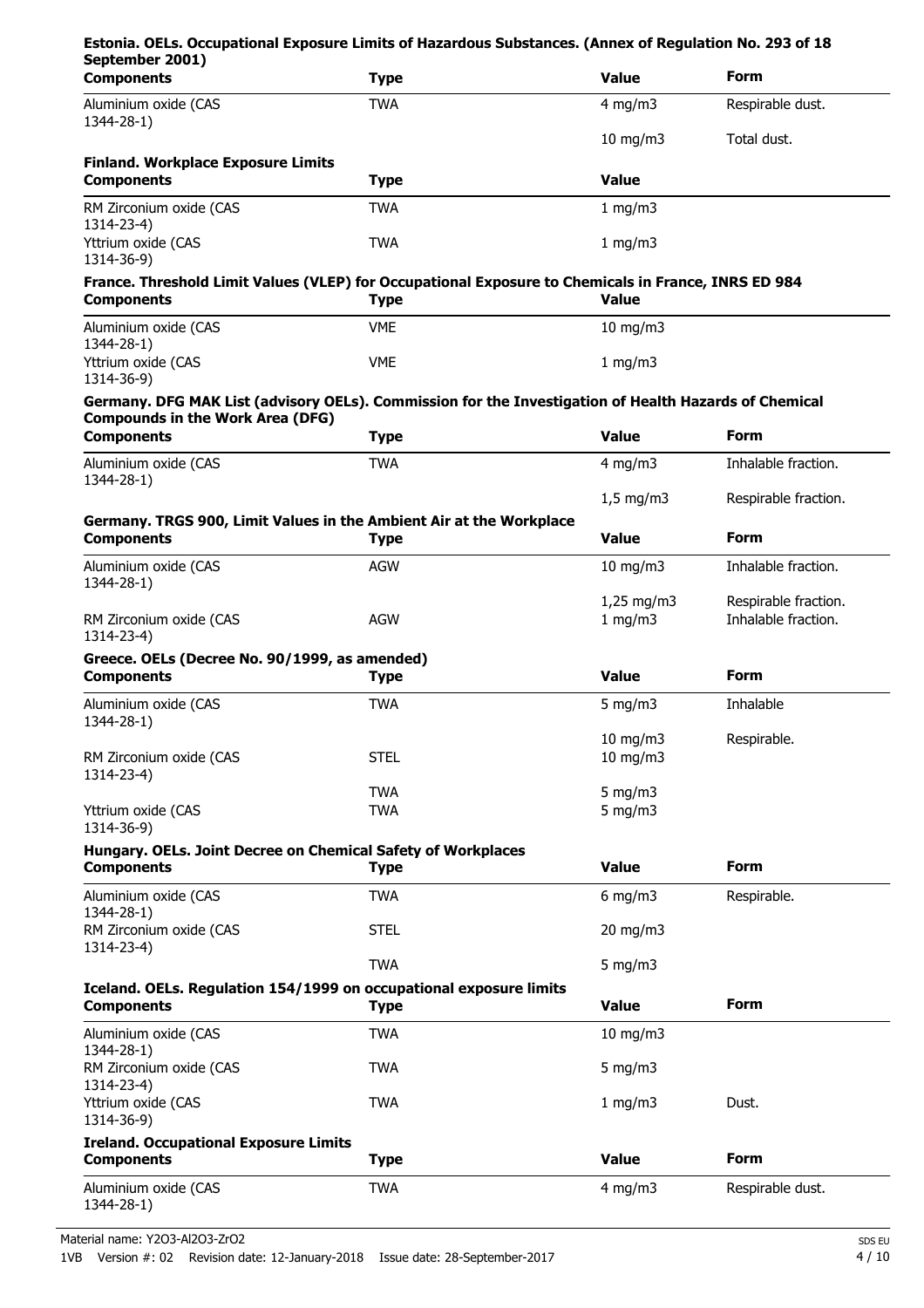# **Ireland. Occupational Exposure Limits**

| <b>Components</b>                                                                                               | Type        | <b>Value</b>      | <b>Form</b>            |
|-----------------------------------------------------------------------------------------------------------------|-------------|-------------------|------------------------|
|                                                                                                                 |             | $10$ mg/m $3$     | Total inhalable dust.  |
| RM Zirconium oxide (CAS                                                                                         | <b>STEL</b> | $10$ mg/m $3$     |                        |
| 1314-23-4)                                                                                                      | <b>TWA</b>  | 5 mg/m $3$        |                        |
| <b>Italy. Occupational Exposure Limits</b>                                                                      |             |                   |                        |
| <b>Components</b>                                                                                               | <b>Type</b> | <b>Value</b>      | <b>Form</b>            |
| Aluminium oxide (CAS<br>1344-28-1)                                                                              | TWA         | 1 mg/m3           | Respirable fraction.   |
| RM Zirconium oxide (CAS<br>1314-23-4)                                                                           | <b>STEL</b> | $10$ mg/m $3$     |                        |
|                                                                                                                 | <b>TWA</b>  | $5$ mg/m $3$      |                        |
| Yttrium oxide (CAS<br>1314-36-9)                                                                                | <b>TWA</b>  | 1 mg/m3           |                        |
| Latvia. OELs. Occupational exposure limit values of chemical substances in work environment                     |             |                   |                        |
| <b>Components</b>                                                                                               | <b>Type</b> | <b>Value</b>      | <b>Form</b>            |
| Aluminium oxide (CAS<br>1344-28-1)                                                                              | <b>TWA</b>  | 6 mg/m $3$        | Decomposition aerosol. |
|                                                                                                                 |             | 4 mg/m $3$        |                        |
| Lithuania. OELs. Limit Values for Chemical Substances, General Requirements<br><b>Components</b>                | <b>Type</b> | <b>Value</b>      |                        |
| RM Zirconium oxide (CAS<br>1314-23-4)                                                                           | <b>TWA</b>  | 6 mg/m $3$        |                        |
| Yttrium oxide (CAS<br>1314-36-9)                                                                                | <b>TWA</b>  | 2 mg/m $3$        |                        |
| Norway. Administrative Norms for Contaminants in the Workplace<br><b>Components</b>                             | <b>Type</b> | <b>Value</b>      |                        |
| Aluminium oxide (CAS<br>1344-28-1)                                                                              | <b>TLV</b>  | $10$ mg/m $3$     |                        |
| RM Zirconium oxide (CAS<br>1314-23-4)                                                                           | <b>TLV</b>  | 5 mg/m $3$        |                        |
| Poland. MACs. Regulation regarding maximum permissible concentrations and intensities of harmful factors in the |             |                   |                        |
| work environment, Annex 1                                                                                       |             |                   |                        |
| <b>Components</b>                                                                                               | <b>Type</b> | <b>Value</b>      | Form                   |
| Aluminium oxide (CAS<br>1344-28-1)                                                                              | TWA         | $2,5$ mg/m3       | Inhalable fraction.    |
|                                                                                                                 |             | $1,2$ mg/m $3$    | Respirable fraction.   |
| RM Zirconium oxide (CAS<br>1314-23-4)                                                                           | <b>STEL</b> | $10$ mg/m $3$     |                        |
|                                                                                                                 | <b>TWA</b>  | 5 mg/m3           |                        |
| Yttrium oxide (CAS<br>1314-36-9)                                                                                | <b>TWA</b>  | 1 mg/m3           |                        |
| Portugal. VLEs. Norm on occupational exposure to chemical agents (NP 1796)                                      |             |                   |                        |
| <b>Components</b>                                                                                               | <b>Type</b> | <b>Value</b>      |                        |
| Aluminium oxide (CAS<br>1344-28-1)                                                                              | <b>TWA</b>  | $10 \text{ mg/m}$ |                        |
| RM Zirconium oxide (CAS<br>1314-23-4)                                                                           | <b>STEL</b> | $10 \text{ mg/m}$ |                        |
|                                                                                                                 | <b>TWA</b>  | 5 mg/m3           |                        |
| Yttrium oxide (CAS<br>1314-36-9)                                                                                | <b>TWA</b>  | 1 mg/m3           |                        |
| Romania. OELs. Protection of workers from exposure to chemical agents at the workplace                          |             |                   |                        |
| <b>Components</b>                                                                                               | <b>Type</b> | <b>Value</b>      | <b>Form</b>            |
| Aluminium oxide (CAS<br>1344-28-1)                                                                              | <b>STEL</b> | 5 mg/m $3$        | Aerosol                |
|                                                                                                                 | <b>TWA</b>  | $2$ mg/m $3$      | Aerosol                |
| RM Zirconium oxide (CAS<br>1314-23-4)                                                                           | <b>STEL</b> | 10 mg/m3          |                        |
|                                                                                                                 | <b>TWA</b>  | 5 mg/m $3$        |                        |
|                                                                                                                 |             |                   |                        |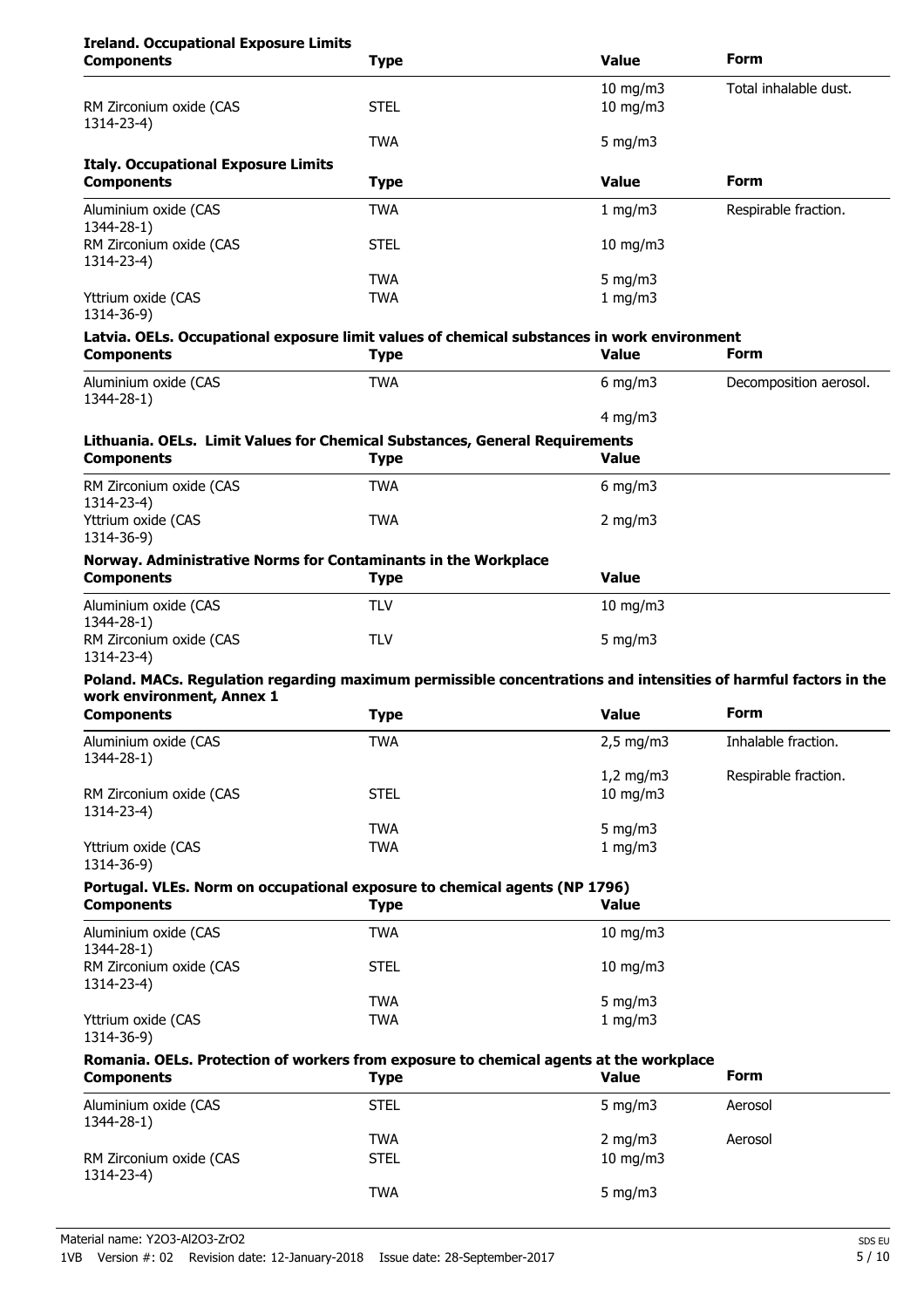| <b>Components</b>                                    | <b>Type</b>                                                                                                                                                                                                   | <b>Value</b>       | <b>Form</b>               |
|------------------------------------------------------|---------------------------------------------------------------------------------------------------------------------------------------------------------------------------------------------------------------|--------------------|---------------------------|
| Aluminium oxide (CAS<br>1344-28-1)                   | <b>TWA</b>                                                                                                                                                                                                    | 4 mg/m $3$         | Inhalable fraction.       |
|                                                      |                                                                                                                                                                                                               | $1,5 \text{ mg/m}$ | Respirable fraction.      |
|                                                      |                                                                                                                                                                                                               | $0,1$ mg/m3        |                           |
| RM Zirconium oxide (CAS<br>1314-23-4)                | <b>TWA</b>                                                                                                                                                                                                    | 1 mg/m3            |                           |
|                                                      | Slovenia. OELs. Regulations concerning protection of workers against risks due to exposure to chemicals while<br>working (Official Gazette of the Republic of Slovenia)                                       |                    |                           |
| <b>Components</b>                                    | <b>Type</b>                                                                                                                                                                                                   | <b>Value</b>       | <b>Form</b>               |
| RM Zirconium oxide (CAS<br>1314-23-4)                | <b>TWA</b>                                                                                                                                                                                                    | 1 mg/m3            | Inhalable dust.           |
| <b>Spain. Occupational Exposure Limits</b>           |                                                                                                                                                                                                               |                    |                           |
| <b>Components</b>                                    | <b>Type</b>                                                                                                                                                                                                   | <b>Value</b>       |                           |
| Aluminium oxide (CAS<br>1344-28-1)                   | <b>TWA</b>                                                                                                                                                                                                    | $10$ mg/m $3$      |                           |
| RM Zirconium oxide (CAS<br>1314-23-4)                | <b>STEL</b>                                                                                                                                                                                                   | $10$ mg/m $3$      |                           |
|                                                      | <b>TWA</b>                                                                                                                                                                                                    | 5 mg/m $3$         |                           |
| Yttrium oxide (CAS<br>1314-36-9)                     | <b>TWA</b>                                                                                                                                                                                                    | $1$ mg/m $3$       |                           |
| <b>Components</b>                                    | Sweden. OELs. Work Environment Authority (AV), Occupational Exposure Limit Values (AFS 2015:7)<br><b>Type</b>                                                                                                 | <b>Value</b>       | <b>Form</b>               |
| Aluminium oxide (CAS                                 | <b>TWA</b>                                                                                                                                                                                                    | 5 mg/m $3$         | Total dust.               |
| 1344-28-1)                                           |                                                                                                                                                                                                               | $2$ mg/m $3$       | Respirable dust.          |
| Switzerland. SUVA Grenzwerte am Arbeitsplatz         |                                                                                                                                                                                                               |                    |                           |
| <b>Components</b>                                    | <b>Type</b>                                                                                                                                                                                                   | <b>Value</b>       | <b>Form</b>               |
| Aluminium oxide (CAS<br>1344-28-1)                   | <b>STEL</b>                                                                                                                                                                                                   | $24 \text{ mg/m}$  | Fume and respirable dust. |
|                                                      | <b>TWA</b>                                                                                                                                                                                                    | $3$ mg/m $3$       | Fume and respirable dust. |
|                                                      |                                                                                                                                                                                                               | $3$ mg/m $3$       | Respirable dust.          |
| RM Zirconium oxide (CAS<br>1314-23-4)                | <b>TWA</b>                                                                                                                                                                                                    | 5 mg/m $3$         | Inhalable dust.           |
| UK. EH40 Workplace Exposure Limits (WELs)            |                                                                                                                                                                                                               |                    |                           |
| <b>Components</b>                                    | <b>Type</b>                                                                                                                                                                                                   | <b>Value</b>       | <b>Form</b>               |
| Aluminium oxide (CAS                                 | <b>TWA</b>                                                                                                                                                                                                    | $4$ mg/m $3$       | Respirable dust.          |
| 1344-28-1)                                           |                                                                                                                                                                                                               | 10 mg/m3           | Inhalable dust.           |
| RM Zirconium oxide (CAS                              | <b>STEL</b>                                                                                                                                                                                                   | $10$ mg/m $3$      |                           |
| 1314-23-4)                                           | <b>TWA</b>                                                                                                                                                                                                    | 5 mg/m $3$         |                           |
| <b>Biological limit values</b>                       | No biological exposure limits noted for the ingredient(s).                                                                                                                                                    |                    |                           |
| <b>Recommended monitoring</b><br>procedures          | Follow standard monitoring procedures.                                                                                                                                                                        |                    |                           |
| <b>Derived no effect levels</b><br>(DNELs)           | Not available.                                                                                                                                                                                                |                    |                           |
| <b>Predicted no effect</b><br>concentrations (PNECs) | Not available.                                                                                                                                                                                                |                    |                           |
| 8.2. Exposure controls                               |                                                                                                                                                                                                               |                    |                           |
| <b>Appropriate engineering</b><br>controls           | Good general ventilation (typically 10 air changes per hour) should be used. Ventilation rates should<br>be matched to conditions. If applicable, use process enclosures, local exhaust ventilation, or other |                    |                           |
|                                                      | engineering controls to maintain airborne levels below recommended exposure limits. If exposure<br>limits have not been established, maintain airborne levels to an acceptable level.                         |                    |                           |
|                                                      | Individual protection measures, such as personal protective equipment                                                                                                                                         |                    |                           |
| <b>General information</b>                           | Personal protection equipment should be chosen according to the CEN standards and in discussion<br>with the supplier of the personal protective equipment.                                                    |                    |                           |

**Eye/face protection** Wear safety glasses with side shields (or goggles).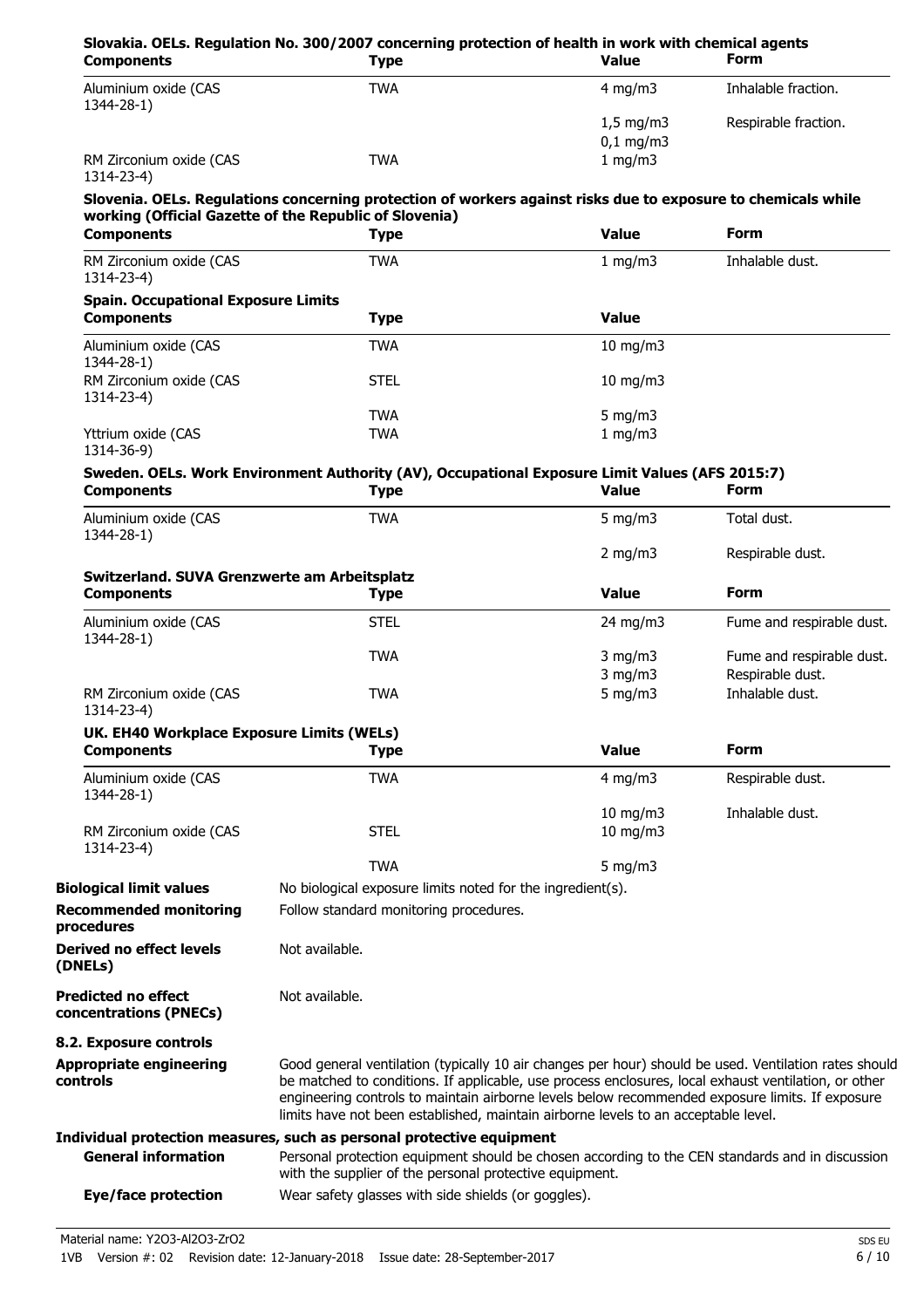| <b>Skin protection</b>                    |                                                                                                                                                                                                                             |
|-------------------------------------------|-----------------------------------------------------------------------------------------------------------------------------------------------------------------------------------------------------------------------------|
| - Hand protection                         | Wear appropriate chemical resistant gloves.                                                                                                                                                                                 |
| - Other                                   | Wear suitable protective clothing.                                                                                                                                                                                          |
| <b>Respiratory protection</b>             | In case of insufficient ventilation, wear suitable respiratory equipment.                                                                                                                                                   |
| <b>Thermal hazards</b>                    | Wear appropriate thermal protective clothing, when necessary.                                                                                                                                                               |
| <b>Hygiene measures</b>                   | Always observe good personal hygiene measures, such as washing after handling the material and<br>before eating, drinking, and/or smoking. Routinely wash work clothing and protective equipment to<br>remove contaminants. |
| <b>Environmental exposure</b><br>controls | Environmental manager must be informed of all major releases.                                                                                                                                                               |

# **SECTION 9: Physical and chemical properties**

# **9.1. Information on basic physical and chemical properties**

# **Appearance**

| <b>Physical state</b>                             | Solid.                      |
|---------------------------------------------------|-----------------------------|
| Form                                              | Solid.                      |
| Colour                                            | Not available.              |
| Odour                                             | Not available.              |
| <b>Odour threshold</b>                            | Not available.              |
| pH                                                | Not available.              |
| <b>Melting point/freezing point</b>               | 2000 °C (3632 °F) estimated |
| Initial boiling point and<br>boiling range        | 2980 °C (5396 °F) estimated |
| <b>Flash point</b>                                | Not available.              |
| <b>Evaporation rate</b>                           | Not available.              |
| <b>Flammability (solid, gas)</b>                  | Not available.              |
| Upper/lower flammability or explosive limits      |                             |
| <b>Flammability limit - lower</b><br>(%)          | Not available.              |
| <b>Flammability limit -</b><br>upper $(% )$       | Not available.              |
| <b>Vapour pressure</b>                            | 2608,5 hPa estimated        |
| <b>Vapour density</b>                             | Not available.              |
| <b>Relative density</b>                           | Not available.              |
| Solubility(ies)                                   |                             |
| Solubility (water)                                | Not available.              |
| <b>Partition coefficient</b><br>(n-octanol/water) | Not available.              |
| <b>Auto-ignition temperature</b>                  | Not available.              |
| <b>Decomposition temperature</b>                  | Not available.              |
| <b>Viscosity</b>                                  | Not available.              |
| <b>Explosive properties</b>                       | Not explosive.              |
| <b>Oxidising properties</b>                       | Not oxidising.              |
| 9.2. Other information                            |                             |
| <b>Density</b>                                    | 4,00 g/cm3 estimated        |
| <b>Specific gravity</b>                           | 4 estimated                 |

# **SECTION 10: Stability and reactivity**

| 10.1. Reactivity                            | The product is stable and non-reactive under normal conditions of use, storage and transport |
|---------------------------------------------|----------------------------------------------------------------------------------------------|
| 10.2. Chemical stability                    | Material is stable under normal conditions.                                                  |
| 10.3. Possibility of hazardous<br>reactions | No dangerous reaction known under conditions of normal use.                                  |
| 10.4. Conditions to avoid                   | Contact with incompatible materials.                                                         |
| 10.5. Incompatible materials                | Acids. Chlorine.                                                                             |
| 10.6. Hazardous<br>decomposition products   | No hazardous decomposition products are known.                                               |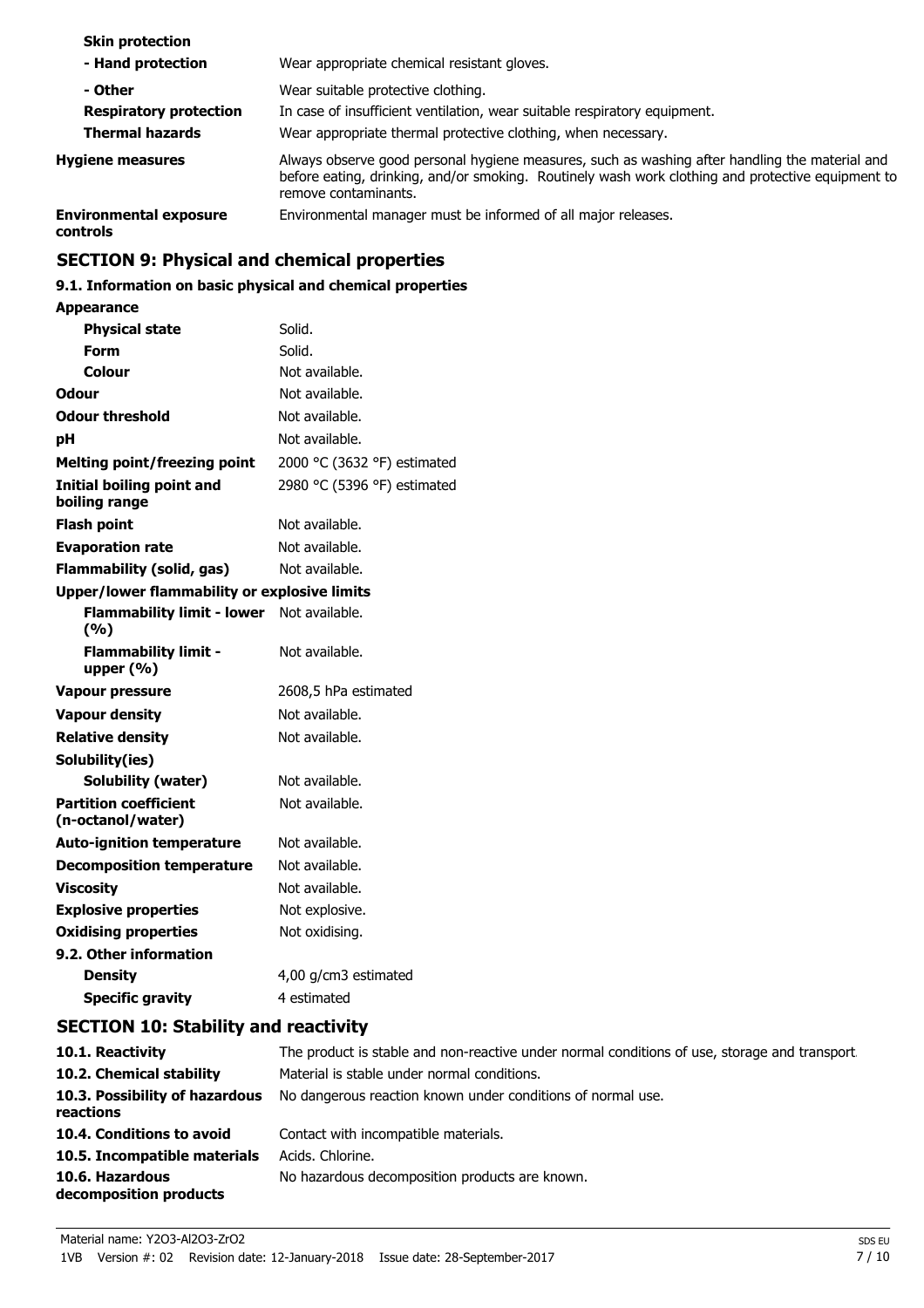# **SECTION 11: Toxicological information**

| <b>General information</b>                                   | Occupational exposure to the substance or mixture may cause adverse effects.                                                                                                               |
|--------------------------------------------------------------|--------------------------------------------------------------------------------------------------------------------------------------------------------------------------------------------|
| <b>Information on likely routes of exposure</b>              |                                                                                                                                                                                            |
| <b>Inhalation</b>                                            | Prolonged inhalation may be harmful.                                                                                                                                                       |
| <b>Skin contact</b>                                          | No adverse effects due to skin contact are expected.                                                                                                                                       |
| Eye contact                                                  | Direct contact with eyes may cause temporary irritation.                                                                                                                                   |
| <b>Ingestion</b>                                             | May cause discomfort if swallowed. However, ingestion is not likely to be a primary route of<br>occupational exposure.                                                                     |
| <b>Symptoms</b>                                              | Exposure may cause temporary irritation, redness, or discomfort.                                                                                                                           |
| 11.1. Information on toxicological effects                   |                                                                                                                                                                                            |
| <b>Acute toxicity</b>                                        | Not known.                                                                                                                                                                                 |
| <b>Skin corrosion/irritation</b>                             | Due to partial or complete lack of data the classification is not possible.                                                                                                                |
| Serious eye damage/eye<br>irritation                         | Due to partial or complete lack of data the classification is not possible.                                                                                                                |
| <b>Respiratory sensitisation</b>                             | Due to partial or complete lack of data the classification is not possible.                                                                                                                |
| <b>Skin sensitisation</b>                                    | Due to partial or complete lack of data the classification is not possible.                                                                                                                |
| <b>Germ cell mutagenicity</b>                                | Due to partial or complete lack of data the classification is not possible.                                                                                                                |
| Carcinogenicity                                              | Due to partial or complete lack of data the classification is not possible.                                                                                                                |
| at work (as amended)                                         | Hungary. 26/2000 EüM Ordinance on protection against and preventing risk relating to exposure to carcinogens                                                                               |
| Not listed.                                                  |                                                                                                                                                                                            |
| <b>Reproductive toxicity</b>                                 | Due to partial or complete lack of data the classification is not possible.                                                                                                                |
| <b>Specific target organ toxicity</b><br>- single exposure   | Due to partial or complete lack of data the classification is not possible.                                                                                                                |
| <b>Specific target organ toxicity</b><br>- repeated exposure | Due to partial or complete lack of data the classification is not possible.                                                                                                                |
| <b>Aspiration hazard</b>                                     | Due to partial or complete lack of data the classification is not possible.                                                                                                                |
| <b>Mixture versus substance</b><br>information               | No information available.                                                                                                                                                                  |
| <b>Other information</b>                                     | Not available.                                                                                                                                                                             |
| <b>SECTION 12: Ecological information</b>                    |                                                                                                                                                                                            |
| 12.1. Toxicity                                               | Based on available data, the classification criteria are not met for hazardous to the aquatic<br>environment.                                                                              |
| 12.2. Persistence and<br>degradability                       | No data is available on the degradability of this product.                                                                                                                                 |
| 12.3. Bioaccumulative<br>potential                           | No data available.                                                                                                                                                                         |
| <b>Partition coefficient</b><br>n-octanol/water (log Kow)    | Not available.                                                                                                                                                                             |
| <b>Bioconcentration factor (BCF)</b>                         | Not available.                                                                                                                                                                             |
| 12.4. Mobility in soil                                       | No data available.                                                                                                                                                                         |
| 12.5. Results of PBT<br>and vPvB                             | Not available.                                                                                                                                                                             |
| assessment                                                   |                                                                                                                                                                                            |
| 12.6. Other adverse effects                                  | No other adverse environmental effects (e.g. ozone depletion, photochemical ozone creation<br>potential, endocrine disruption, global warming potential) are expected from this component. |
| <b>SECTION 13: Disposal considerations</b>                   |                                                                                                                                                                                            |

# **13.1. Waste treatment methods**

| <b>Residual waste</b>          | Dispose of in accordance with local regulations. Empty containers or liners may retain some product<br>residues. This material and its container must be disposed of in a safe manner (see: Disposal<br>instructions). |
|--------------------------------|------------------------------------------------------------------------------------------------------------------------------------------------------------------------------------------------------------------------|
| <b>Contaminated packaging</b>  | Since emptied containers may retain product residue, follow label warnings even after container is<br>emptied. Empty containers should be taken to an approved waste handling site for recycling or<br>disposal.       |
| EU waste code                  | The Waste code should be assigned in discussion between the user, the producer and the waste<br>disposal company.                                                                                                      |
| Material name: Y2O3-Al2O3-ZrO2 | SDS EU                                                                                                                                                                                                                 |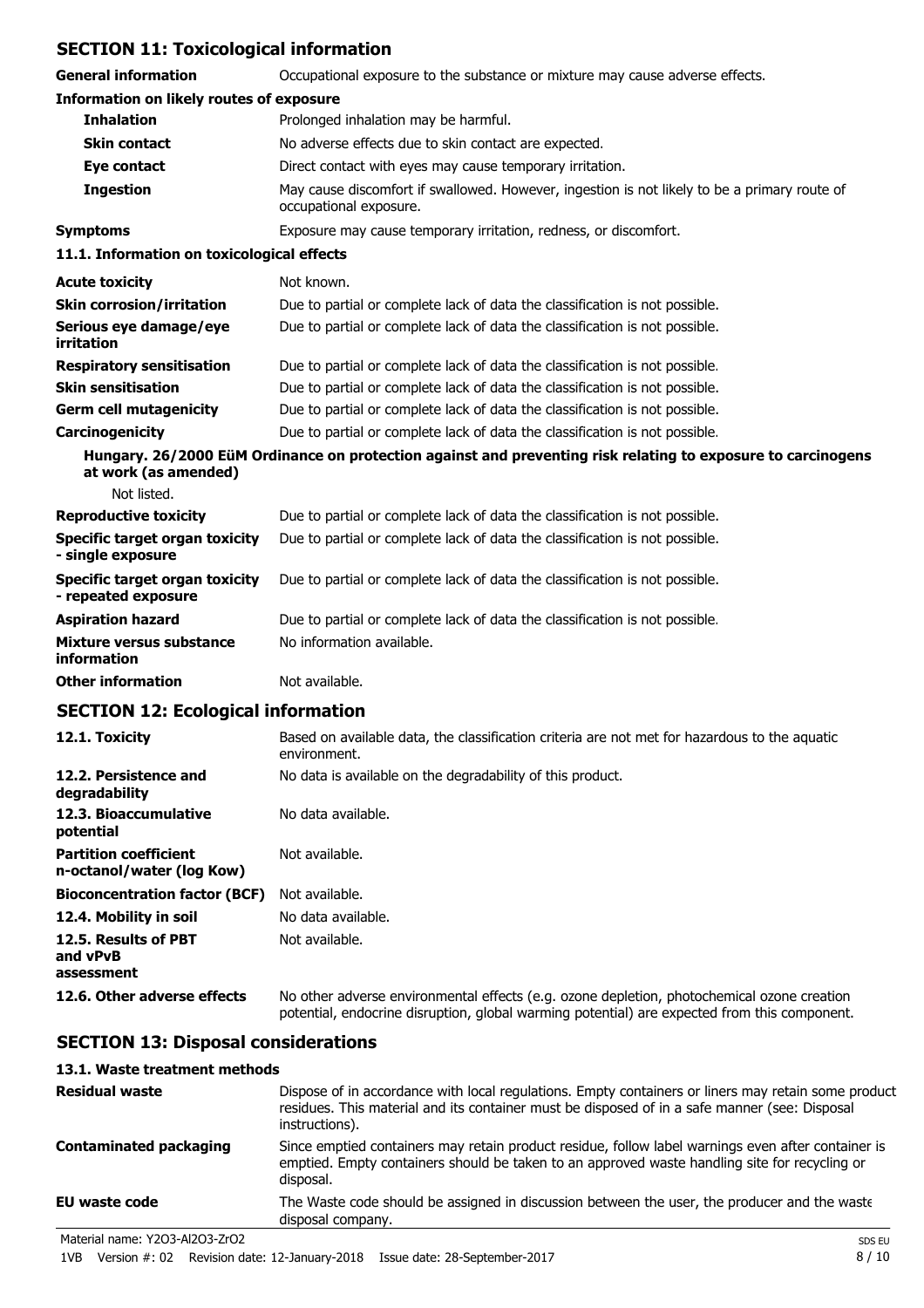# **methods/information**

**Special precautions Dispose in accordance with all applicable regulations.** 

# **SECTION 14: Transport information**

## **ADR**

14.1. - 14.6.: Not regulated as dangerous goods.

**RID**

14.1. - 14.6.: Not regulated as dangerous goods.

## **ADN**

14.1. - 14.6.: Not regulated as dangerous goods.

**IATA**

14.1. - 14.6.: Not regulated as dangerous goods.

**IMDG**

14.1. - 14.6.: Not regulated as dangerous goods.

# **SECTION 15: Regulatory information**

#### **15.1. Safety, health and environmental regulations/legislation specific for the substance or mixture**

#### **EU regulations**

**Regulation (EC) No. 1005/2009 on substances that deplete the ozone layer, Annex I and II, as amended** Not listed.

**Regulation (EC) No. 850/2004 On persistent organic pollutants, Annex I as amended** Not listed.

**Regulation (EU) No. 649/2012 concerning the export and import of dangerous chemicals, Annex I, Part 1 as amended**

Not listed.

**Regulation (EU) No. 649/2012 concerning the export and import of dangerous chemicals, Annex I, Part 2 as amended**

Not listed.

**Regulation (EU) No. 649/2012 concerning the export and import of dangerous chemicals, Annex I, Part 3 as amended**

Not listed.

**Regulation (EU) No. 649/2012 concerning the export and import of dangerous chemicals, Annex V as amended** Not listed.

**Regulation (EC) No. 166/2006 Annex II Pollutant Release and Transfer Registry, as amended** Not listed.

#### **Regulation (EC) No. 1907/2006, REACH Article 59(10) Candidate List as currently published by ECHA** Not listed.

#### **Authorisations**

**Regulation (EC) No. 1907/2006, REACH Annex XIV Substances subject to authorization, as amended** Not listed.

#### **Restrictions on use**

**Regulation (EC) No. 1907/2006, REACH Annex XVII Substances subject to restriction on marketing and use as amended**

Not listed.

**Directive 2004/37/EC: on the protection of workers from the risks related to exposure to carcinogens and mutagens at work, as amended.**

Not listed.

#### **Other EU regulations**

**Directive 2012/18/EU on major accident hazards involving dangerous substances, as amended**

Not listed.

| Other regulations     | The product is classified and labelled in accordance with Regulation (EC) 1272/2008 (CLP<br>Regulation) as amended. This Safety Data Sheet complies with the requirements of Regulation (EC)<br>No 1907/2006, as amended.           |
|-----------------------|-------------------------------------------------------------------------------------------------------------------------------------------------------------------------------------------------------------------------------------|
| National regulations  | Follow national regulation for work with chemical agents. Young people under 18 years old are not<br>allowed to work with this product according to EU Directive 94/33/EC on the protection of young<br>people at work, as amended. |
| 15.2. Chemical safety | No Chemical Safety Assessment has been carried out.                                                                                                                                                                                 |